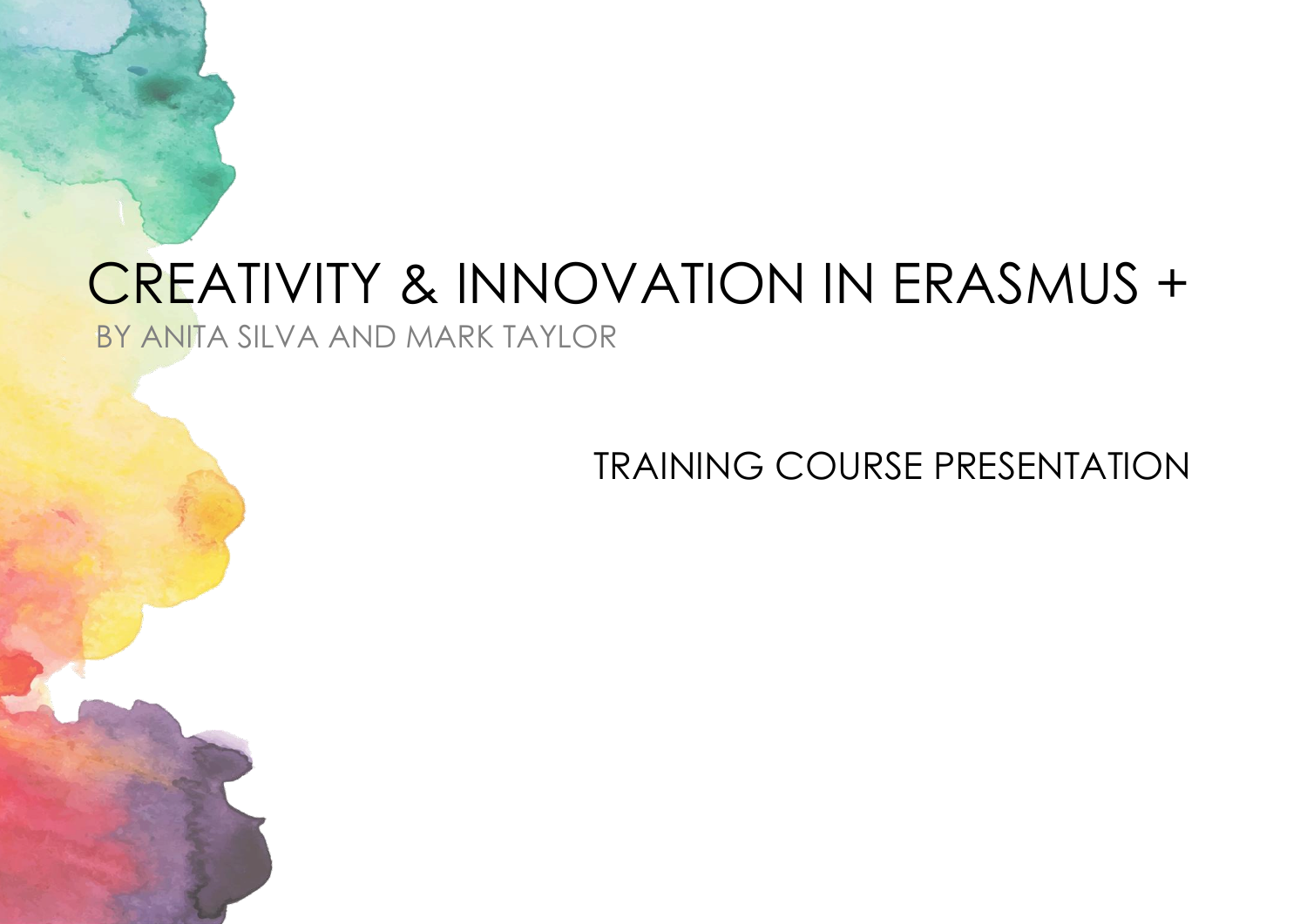# **What is this training about?**

Over the past 12 years of being involved in European Youth Programmes, we have been confronted with several factors when working with youth workers and youngsters in an international context:

- PARTICIPATION IN PROJECTS: projects are still often designed and run by a single organization/person instead of being a shared project with all actors effectively involved. Those practices are neither the most efficient nor empowering, specially looking at the new possibilities in ERASMUS +, namely in Key Actions 1 & 2.
- QUALITY IN PROJECTS: many projects follow a traditional path and often there is a lack of innovation in the methods used. Some creativity there could increase the learning outcomes for all the persons and organizations involved.
- NON FORMAL EDUCATION**:** many users of the programme are not able to effectively turn the Non Formal methods used in their project into learning and empowerment of the ones involved.
- IMPACT: many projects remain far away from the local and national communities and their impact is reduced to a minimum. With a more creative approach, local involvement and visibility can be increased significantly.

Based upon these observations, we have designed this training course aiming to give creative and innovative tools to youth workers in order to increase the quality in their ERASMUS + projects and offer answers to the above issues.

Breaking it down, here's what we want to do:

- To support youth workers, youth leaders and other educators to think in innovative ways when approaching youth-related topics and **develop creative models of intervention** to increase the impact and efficiency of their activities – and even considering cooperating in wider fields and creating synergies outside youth;
- To analyze each step of a project (preparation, implementation, evaluation and follow up) and develop **creative solutions to improve these steps in terms of process and quality results**.
- To develop innovative methodologies that increase **effective participation of all project actors** involved in youth projects: partners, youngsters, local communities, and policymakers.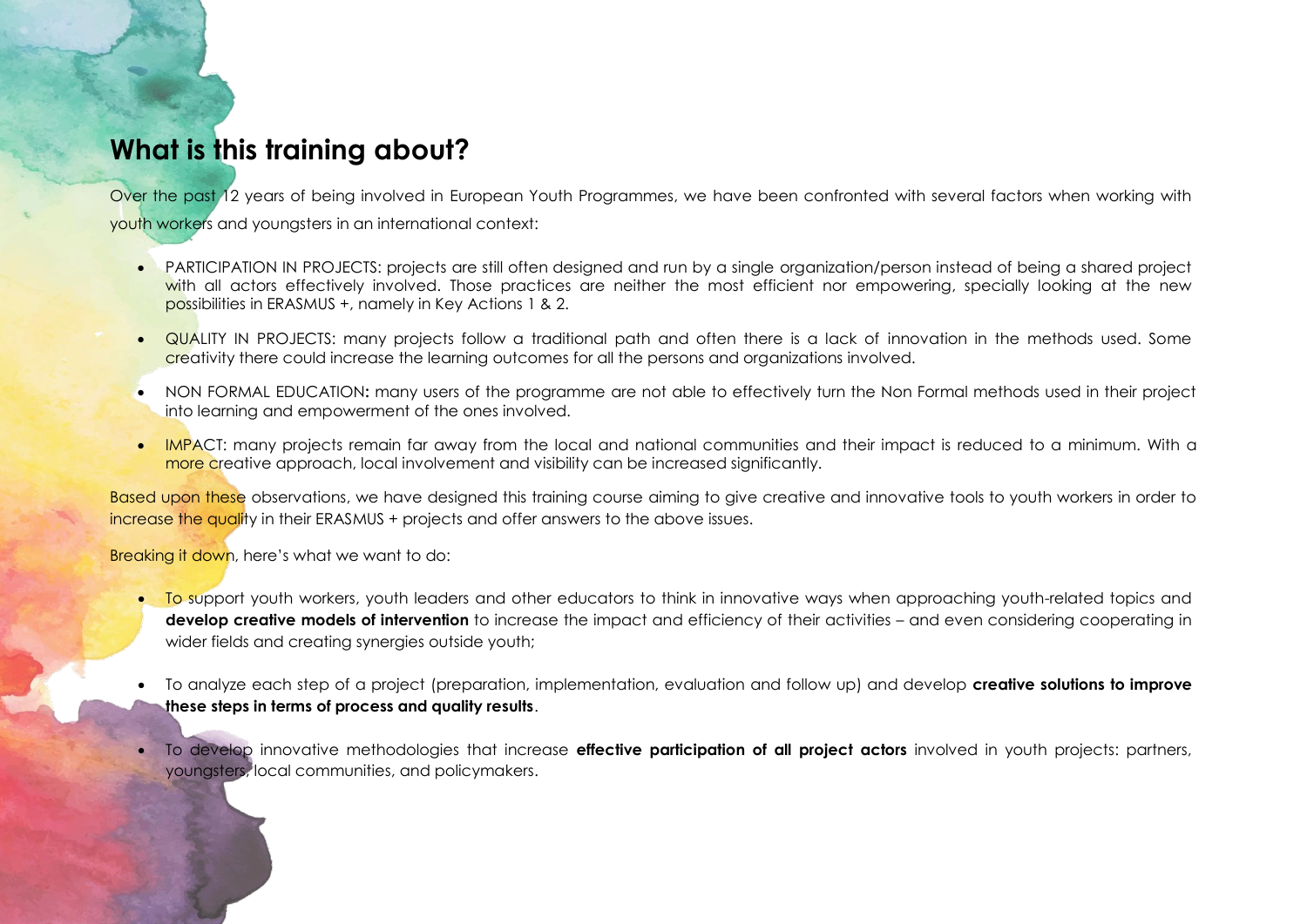# **Who is the Training for?**

Basically for all those inspired to develop creative, innovative projects in the Youth strand of Erasmus+.

We're talking youth workers and leaders who really want to grow and explore new ways to work with their young people using the opportunities of the E+ programme.

We're also talking those who have maybe more coordinating/administrative roles AND who want to construct projects from different viewpoints and involving new stakeholders, who want to move and not just sit inside the box waiting for something new to happen!

## **What is the course based on?**

Right now, if you were a participant in this training course, we would be challenging you to:

- **Make a list** of 100 things you can do under key action 2.
- **Can you create a completely new field of Youth Research?**
- **If there was an ERASMUS + Museum, what would it have inside?**
- How can you make a creative report to send the NA and other stakeholders?

The idea of this training is to turn things upside down. And inside out. To take old ideas out of the box, and re construct them in a different shape... We want to use the fact that a new, different programme is starting, to help future beneficiaries to re-think their practices, to invent new ones, to experiment and to find new solutions to old problems. All of this based on Non-formal learning principles including experiential and selfdirected learning.

The training is also based on previous successful experiences. The first Creativity and Innovation Training Course took place in Portugal in 2010, followed by Belgium in 2011 and then Spain in 2012. Some 80 participants from over 20 countries have benefited from the course.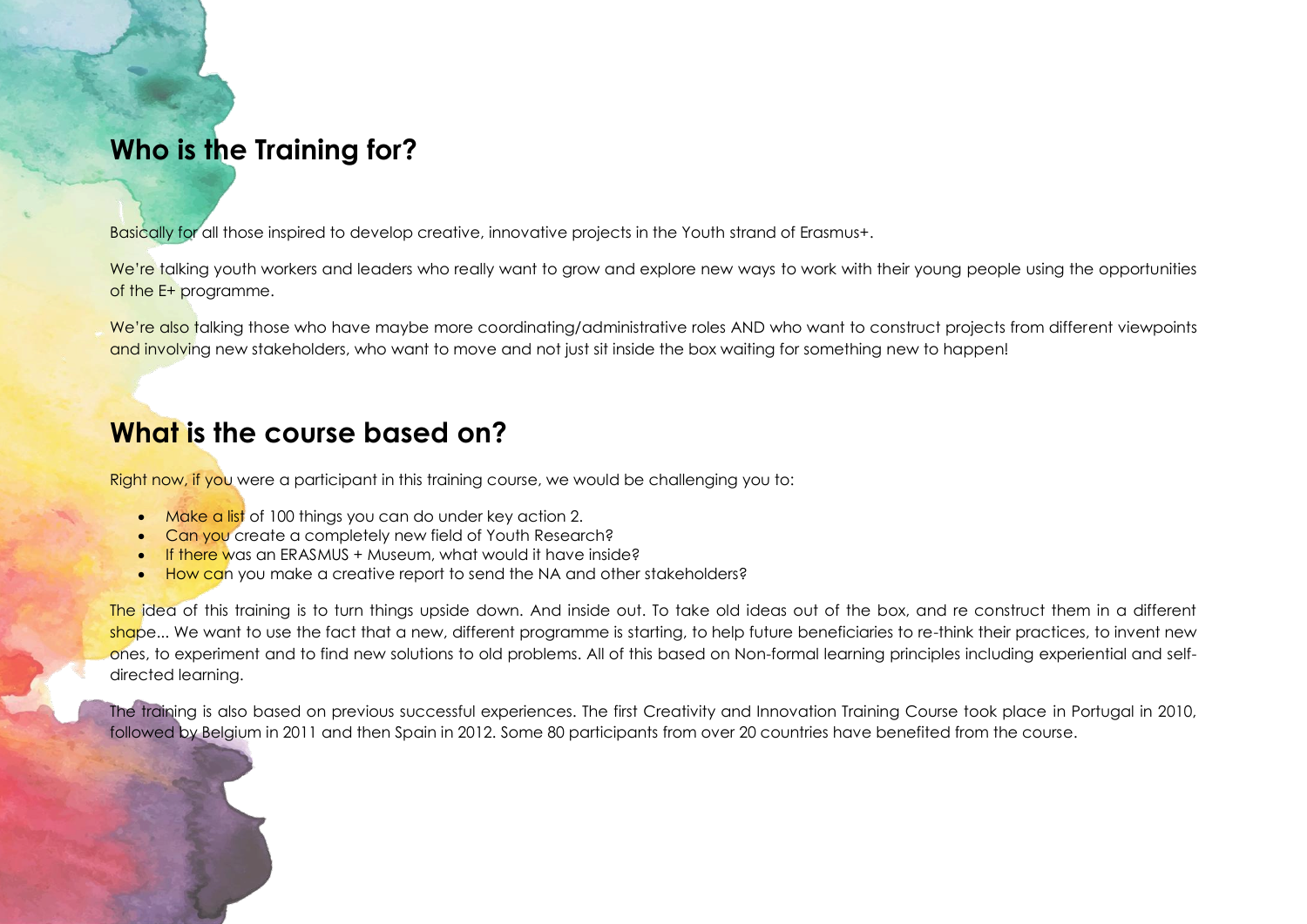On-going evaluations and on the spot adaptations to the needs of the participants and their reality has resulted in levels of **100% satisfaction** about the course's utility and in the meeting of individual expectations.

Most participants point out that through the training course they gained knowledge and skills how to find creative approaches, both in the field of youth work as well as life in general. Some participants mention they feel empowered by experiencing and knowing the possibilities and limitations of creative process(es).

These results were obtained during each edition of the course - so it seems like we are doing something creatively right!

### **Who runs the course?**

#### **Anita Silva**

After obtaining a degree in Social Cultural Animation and a master in Creativity and Innovation, Anita has worked in several fields such as: emergency houses for youngsters, drug prevention, neighborhood street work, clowning and adult training. In 1998, she co-founded MAIS, an informal group of young professionals that later on became Team MAIS: a company that provides services such as Trainings and Non Formal Education projects with a focus on promoting creative solutions for communities.

Anita has also been an international freelance trainer since 2000. Currently, she is the Director of Team MAIS, a Trainer in the Youth and Social Field and a Trainer in the SALTO Training of Trainers course.

### **Mark Taylor**

Mark Taylor is a relatively nice dinosaur who freelances from his current base in Strasbourg, France. He does all kinds of stuff - usually involving some kind of learning, or at least what some people call "AHA! Moments". Continuous creativity is important for him. Together with other members of the via Experientia consortium he sets out to expand the links between experiential learning practice and research. Otherwise, you can find him around the place facilitating meetings, training, running workshops and consulting organizations.

One of his passions is to be found in writing what he hopes are useful educational publications. He is a founding member and editor of the European Commisssion/Council of Europe *Coyote* magazine.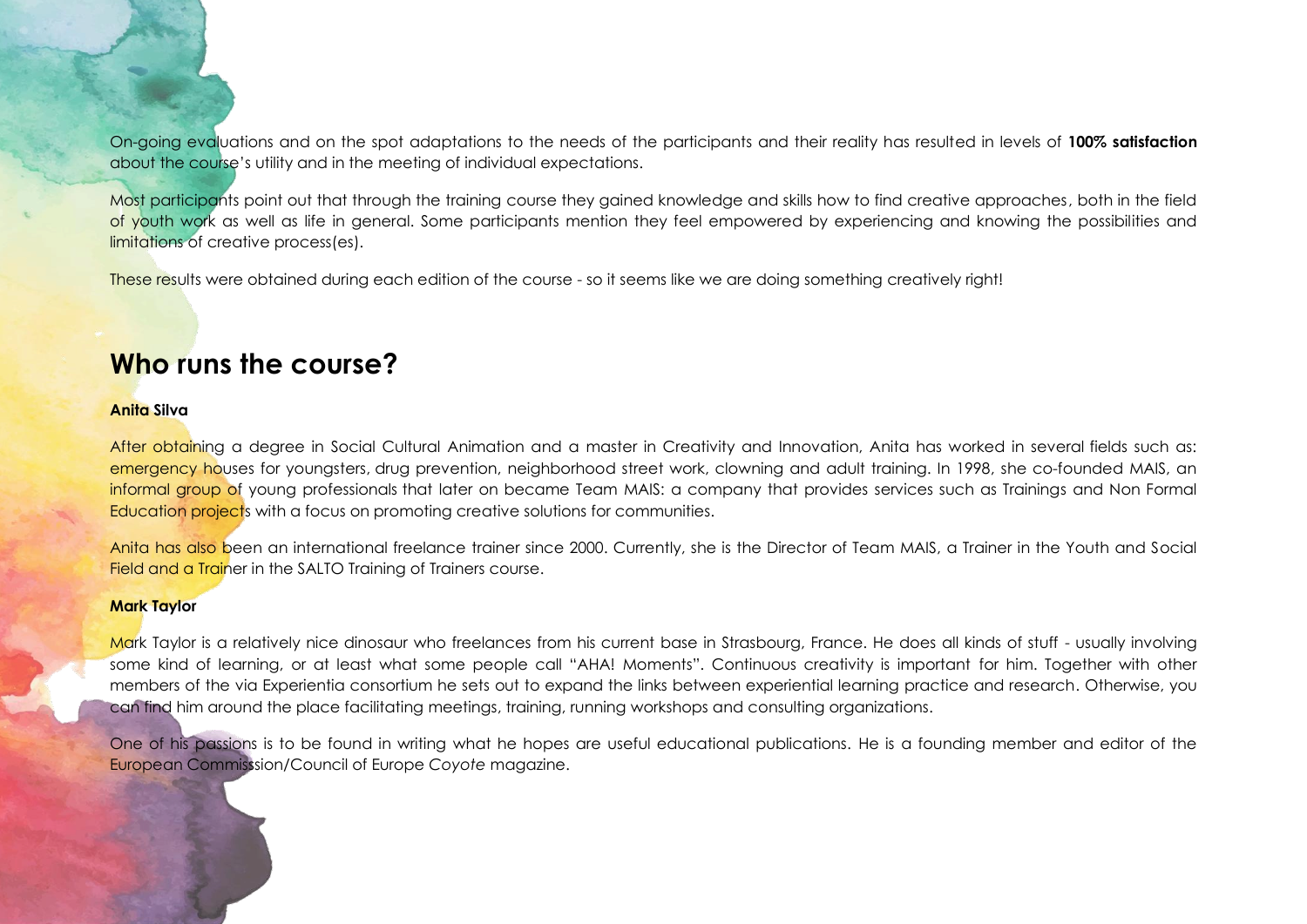# **How to fill 5 creative days?**

Underlying the whole thing is a quality approach that aims to respect individual learning processes and promote innovation and effectiveness.

So there are lots of creative exercises, sunrise sessions to get participants creative juices flowing early, library lunches where we eat and learn, sessions on creative ideation, theoretical and technical input and still the course is open to proposals from cooperating National Agencies in order to ensure priorities are reflected in both content and process.

**On the next pages you will find the general flow of the programme.**